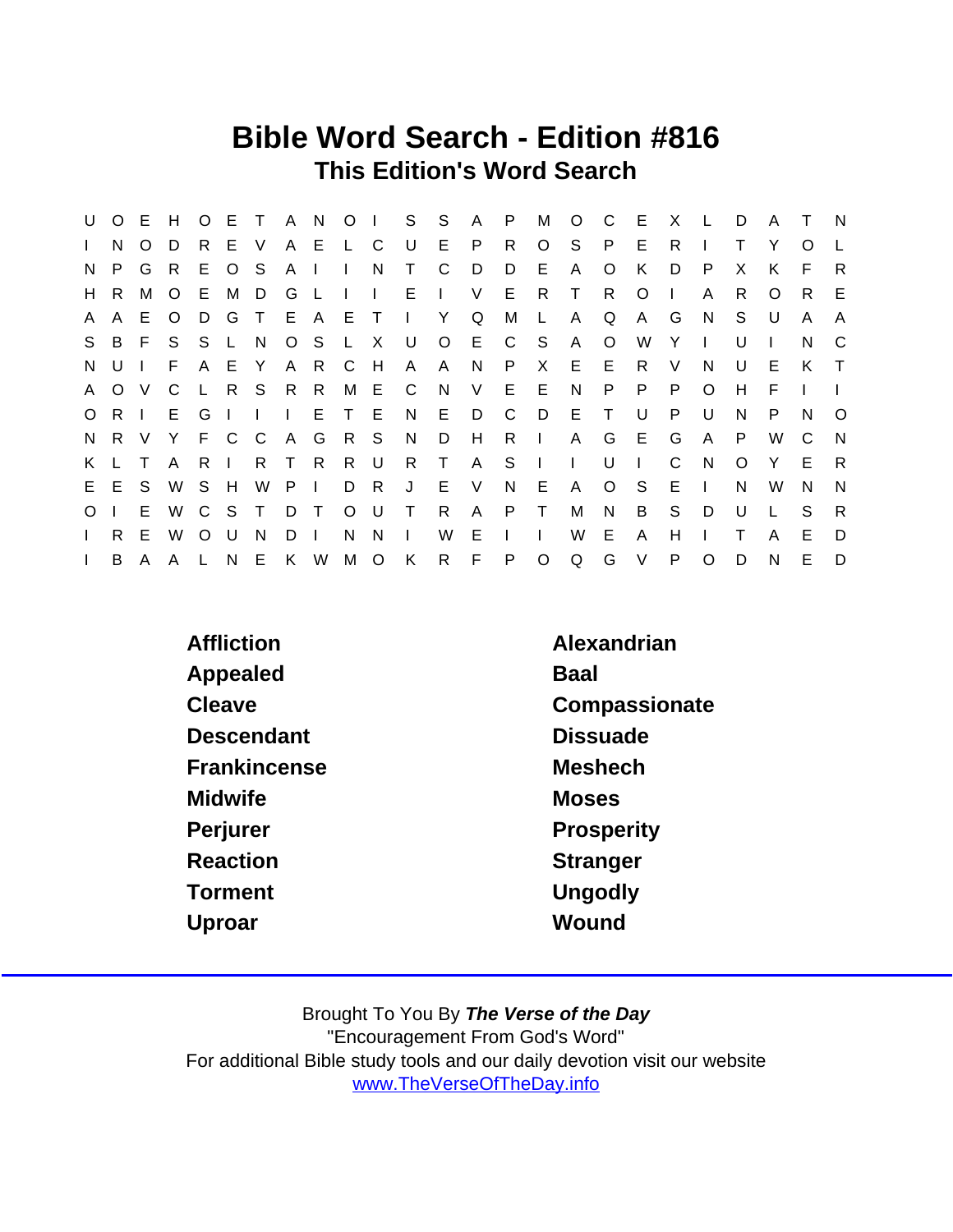## Bible Word Search - Edition #816 Word Search Answer Guide

|                       | U o e        |              | h.             |              |       |               |          |       |                |     | O E T A N O I S S A P |             |              |              | M              | $O$ $C$      |              | $^{\circ}$ e | $\mathsf{x}$ | $\Box$       | d            | a            | $-t$         | n            |
|-----------------------|--------------|--------------|----------------|--------------|-------|---------------|----------|-------|----------------|-----|-----------------------|-------------|--------------|--------------|----------------|--------------|--------------|--------------|--------------|--------------|--------------|--------------|--------------|--------------|
| $\mathbf{i}$          | N.           | $\circ$      | d              |              | r E V |               |          |       | A E L C        |     | u e                   |             | P.           | R            | $\circ$        | S            | P.           | E            | R            | $\mathbf{I}$ | T.           | Y            | $\Omega$     |              |
| n.                    | <b>p</b>     | G            | - R            | $\mathbf{e}$ |       | 0 S           |          | Aii   |                | n   | t                     | $\mathbf C$ | D            | d            | e              | a            | $\mathsf{o}$ | $\mathsf k$  | d            | p            | $\mathsf{x}$ | k            | F.           | $\mathsf{R}$ |
| h r                   |              | M            | $\overline{O}$ |              |       |               |          |       |                |     | Em D g L i i e i      |             | $\mathsf{V}$ |              | E R t          |              | $\mathsf{r}$ | $\mathsf{o}$ | i.           | a            | $\mathsf{r}$ | $\Omega$     | R.           | E            |
| a                     | $\mathsf{A}$ | e            | $\overline{O}$ | D            |       | G T E a E t   |          |       |                |     | $\sim 1$              | y           | $\mathsf{q}$ | m            | L.             | A            | $\mathsf{q}$ | a            | g            | n            | s            | u            | A            | A            |
| S.                    |              | b F s        |                | S            | L N   |               |          |       | O S I X        |     | $\mathsf{u}$          | $\circ$     | e            | $\mathbf{C}$ | S              | A            | $\circ$      | W            | V            | $\mathbf{i}$ | $\mathsf{u}$ | i.           | N.           | - C          |
| n.                    | $\mathsf{u}$ |              | F.             |              | a E Y |               |          | A R C |                | H   | A a                   |             | n            | p            | $\mathsf{X}$   | e            | E.           | R.           | $\mathsf{V}$ | $\mathsf{n}$ | <b>u</b>     | $\mathbf{e}$ | K            | $\top$       |
| a                     | $\circ$      | $\mathsf{V}$ | $\mathbf{C}$   |              |       |               |          |       |                |     | L r S R R M E C N     |             | V            | $E$ e        |                | n            | p            | P            | $\mathsf{P}$ | $\mathsf{o}$ | h            | $\mathbf{f}$ | $\mathbf{L}$ |              |
|                       | ori          |              | E.             |              |       | g I i i E T E |          |       |                |     |                       | N E         | D            | $\mathbf{C}$ | D              | $\mathbf{e}$ | $-t$         | $\mathsf{u}$ | P            | U            | $\mathsf{n}$ | p            | N            | $\circ$      |
| $n \rightharpoonup r$ |              | V            |                |              |       |               |          |       |                |     | y F c C a g R S N D   |             |              | H R i        |                | A g          |              | e            | $\mathbf{g}$ | A            | p            | W            | C.           | N            |
| $k \mid$              |              | t            | a              | r            |       | Ir Trr U      |          |       |                |     | r T                   |             | A            | $S \mid$     |                | $\mathbf{i}$ | U            | - i -        | $\mathbf{C}$ | $\mathsf{n}$ | $\circ$      | $\mathsf{V}$ | E.           | $\mathsf{r}$ |
| e                     | e s          |              | W              | S            |       | h W           |          | p I   |                | d r |                       | J e         | V            |              | N E            | $\mathsf{A}$ | o S          |              | e i          |              | n.           | W            | N.           | n            |
| o i                   |              | e            | W              |              | c s t |               |          | D t   | O <sub>u</sub> |     | t R                   |             | $\mathsf{a}$ |              | p T            | M            | N            | $\mathsf b$  | S.           | d            | $\mathsf{u}$ | $\mathbf{L}$ | S.           |              |
| i -                   | $\mathbf{r}$ | $\mathbf{e}$ | W              | $\circ$      | U     | N             | $D \mid$ |       | n N            |     | $\mathbf{i}$          | W           | Е            | - i -        | $\mathbf{I}$   | W            | $\mathbf{e}$ | a            | h.           | $\mathbf{I}$ | $\mathbf{t}$ | a            | E.           | d            |
| $\mathbf{i}$ .        |              | B A A        |                |              |       | L n e         |          |       |                |     | k w M o k r f         |             |              | P            | $\overline{O}$ | q g          |              | V            | $\mathsf{p}$ | $\mathsf{o}$ | D            | $\mathsf{n}$ | $\mathbf{e}$ | d            |

- Affliction: Diagonal **Alexandrian: Diagonal** Appealed: Diagonal Baal: Horizontal Descendant: Diagonal Dissuade: Diagonal Frankincense: Vertical Meshech: Diagonal Midwife: Diagonal Moses: Diagonal Perjurer: Diagonal Prosperity: Horizontal Reaction: Vertical **Stranger: Diagonal** Torment: Diagonal **Ungodly: Diagonal** Uproar: Diagonal Wound: Horizontal
- Cleave: Horizontal Compassionate: Horizontal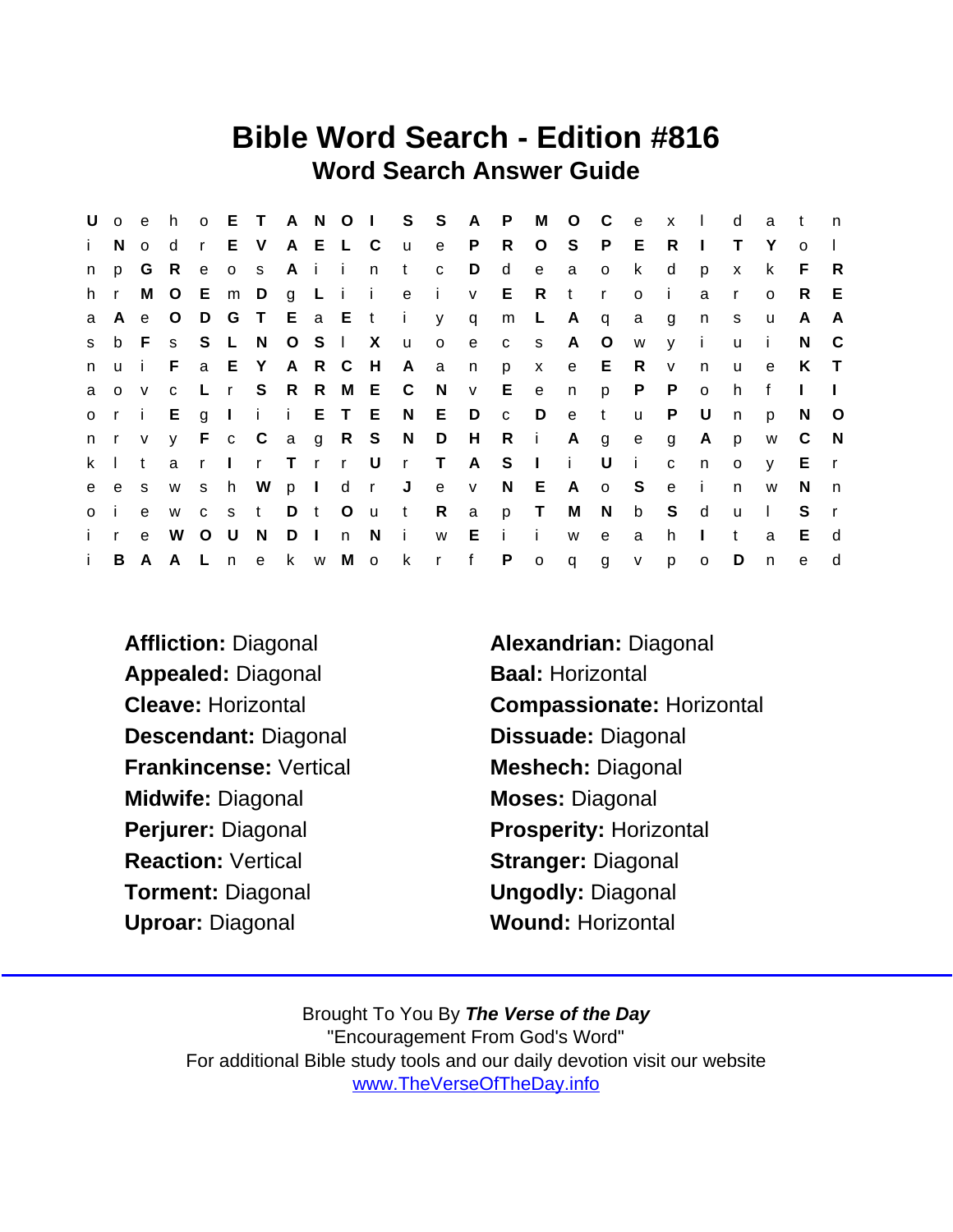## Bible Word Search - Edition #816 Words Used And Their Definitions

**Affliction** 

Great pain or suffering; A cause of pain and suffering

Alexandrian

People who came from a large city located in Egypt

Appealed

Having asked for something

Baal

A god/idol the Israelites worshiped instead of God, especially during the days of King Ahaz (contemporary of Elijah)

Cleave

To hold onto tightly

**Compassionate** 

Showing a desire to help others in their times of trouble and / or need

Descendant

The offspring and resulting lineage of a person.

**Dissuade** 

To advise against something

**Frankincense** 

Substance used for incense burning; usually associated with one of the Magi gifts to the Christ child.

Meshech

A son of Japheth, mentioned in Genesis 10

Midwife

A person who helps deliver a baby